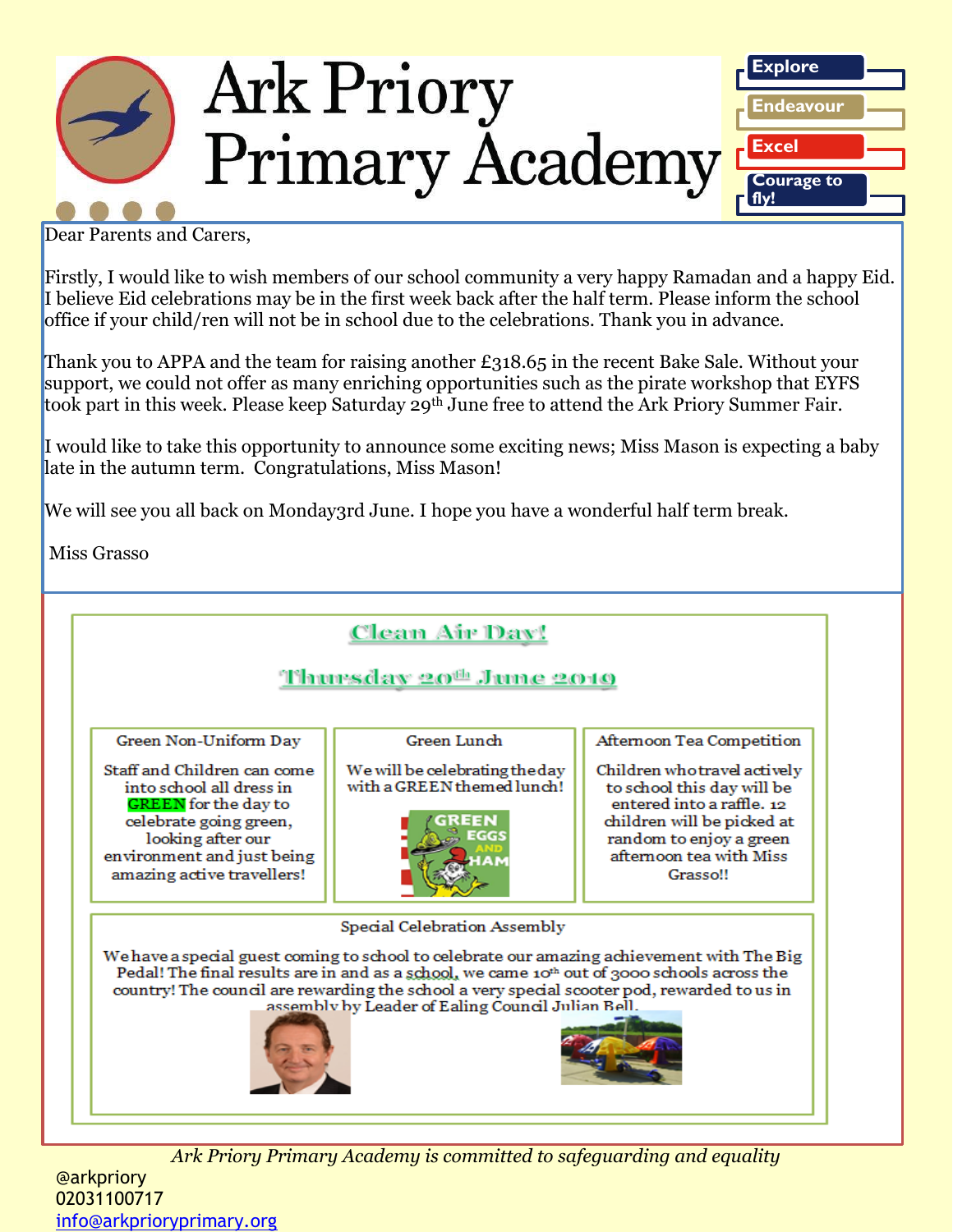# **Pirates Ahoy!**



This week, Nursery and Reception were so lucky and we took part in a pirate themed theatre workshops from Theatretots. It was a fantastic experience. Huge thank you to APPA for fundraising this!



# **Year 5 Meeting with Ark Acton Principal**

There will be a meeting held for all Year 5 parents on **Friday 7th June at 3pm** in the school hall to meet Mr Oli Knight, the Principal of Ark Acton. He will be here to answer any questions that you may have as well as present what school life is like at Ark Acton.



#### **Excelling at karate!**

Lea enjoy taking part in the Central London Karate Competition by School of Masters Karate League. She won 3rd place in Kata and 2nd in Kumite competition. She also collected points for whole year to be selected to "Finale Clash Best of the Best". Well done, Lea!



Creepy Crawlies… **Head Lice**

Please make sure to check your child's hair for head lice over the half term and treat them if necessary. They spread very easily, especially through the younger years.

If you have any questions on what they look like or how to treat them, please visit: [https://www.nhs.uk/conditions/head](https://www.nhs.uk/conditions/head-lice-and-nits/)[lice-and-nits/](https://www.nhs.uk/conditions/head-lice-and-nits/)



*Ark Priory Primary Academy is committed to safeguarding and equality* 

@arkpriory 02031100717 [info@arkprioryprimary.org](mailto:info@arkprioryprimary.org)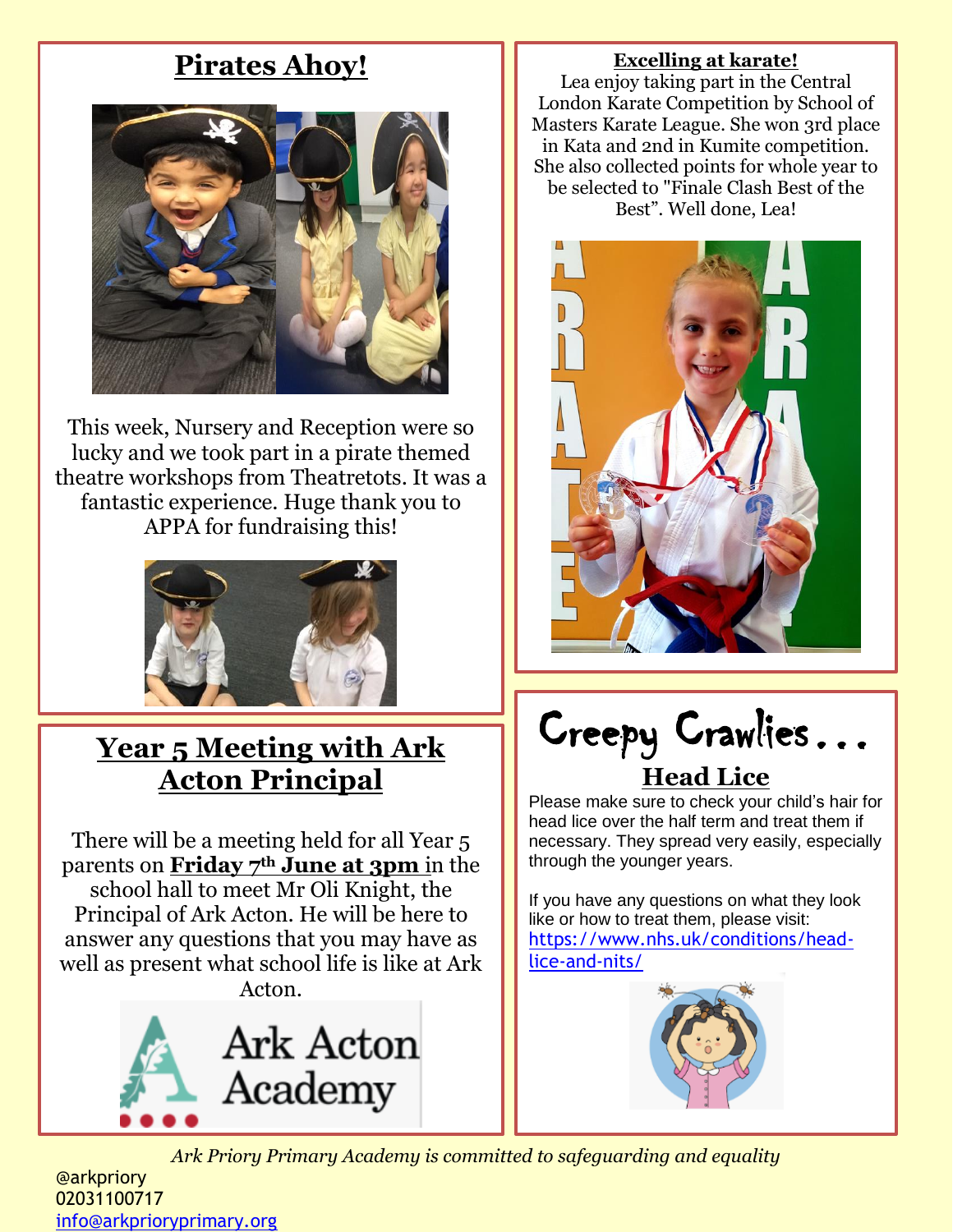## **Key Dates:**

*Monday 3rd July – first day back after half term Friday 7th June @3pm – Y5 parents meeting with Ark Acton Principal 13/14 June – Y3 play 21st Jun – Inset day 24th Jun – Inset day 26 Jun @5pm – Parents Forum with Miss Grasso*

# **Notices from APPAA - Ark Priory Primary Academy Association**

### **Follow us on Twitter @APPAA\_ArkPriory Contact us at:**

**[appaacommittee@gmail.com](mailto:appaacommittee@gmail.com)**

**Year 3&2 Bake Sale** - Many thanks to all who will baked, helped and supported with the Year 3&2 bake sale. An amazing £318.65 was raised, (slightly more than earlier advised!) which will go towards enrichment and activities for all children in the 2019-2020 school year.

#### **Eid Party - Fri 14 June 3pm**

RAMADAN KAREEM! Congratulations on reaching Day 19 of Ramadan everyone! Now we are on the countdown to Eid ul Fitr.

#### WHAT IS EID UL FITR?

The joyous occasion, which means "Festival of Breaking the Fast", is celebrated for three days as it marks the end of Ramadan and its month long fast. One popular tradition sees Muslims enjoy a large meal following the fasting period, and along with the celebration the festival is also a time for forgiveness and making amends. During this time, well wishers often greet each other by saying "Eid Mubarak" which means Blessed Eid. To many Muslims, Eid ul Fitr is an important show of gratitude to Allah for the help and strength he gave them throughout the previous fasting month to help them practice self control. Eid ul Fitr is an important religious holiday that is celebrated by Muslims worldwide.

#### DID YOU KNOW?

The Islamic calendar is based upon the lunar calendar and festivals such as Eid ul Fitr and Eid ul Adha are confirmed by lunar visibility. Once the moon is sighted at Maghrib (sunset) then Eid is declared for the next day. If it is not sighted then it is usually the day after. For this reason Ramadan isn't always a 30 day month, it can also be a 29 day month.

#### DON'T FORGET…

We are holding our first **Eid Party on Friday 14th June** after school and want to make it a fun-filled occasion for everyone. To do this we need YOUR help. We are specifically looking for henna artists if anyone is able to offer some of their time. You don't have to be a professional, we just need a pair of extra hands to apply simple henna designs on all the little hands that are bound to be lining up :)

Please can anyone who is able to help on the day as a volunteer get in touch with Lucky [\(lpanna@hotmail.co.uk\)](mailto:lpanna@hotmail.co.uk), Dek [\(dek\\_aidid@yahoo.co.uk\)](mailto:dek_aidid@yahoo.co.uk), Fatuma [\(Fatuma101@hotmail.com\)](mailto:Fatuma101@hotmail.com) or Karine [\(creamination@hotmail.fr\)](mailto:creamination@hotmail.fr)

*Ark Priory Primary Academy is committed to safeguarding and equality*  @arkpriory 02031100717 [info@arkprioryprimary.org](mailto:info@arkprioryprimary.org)